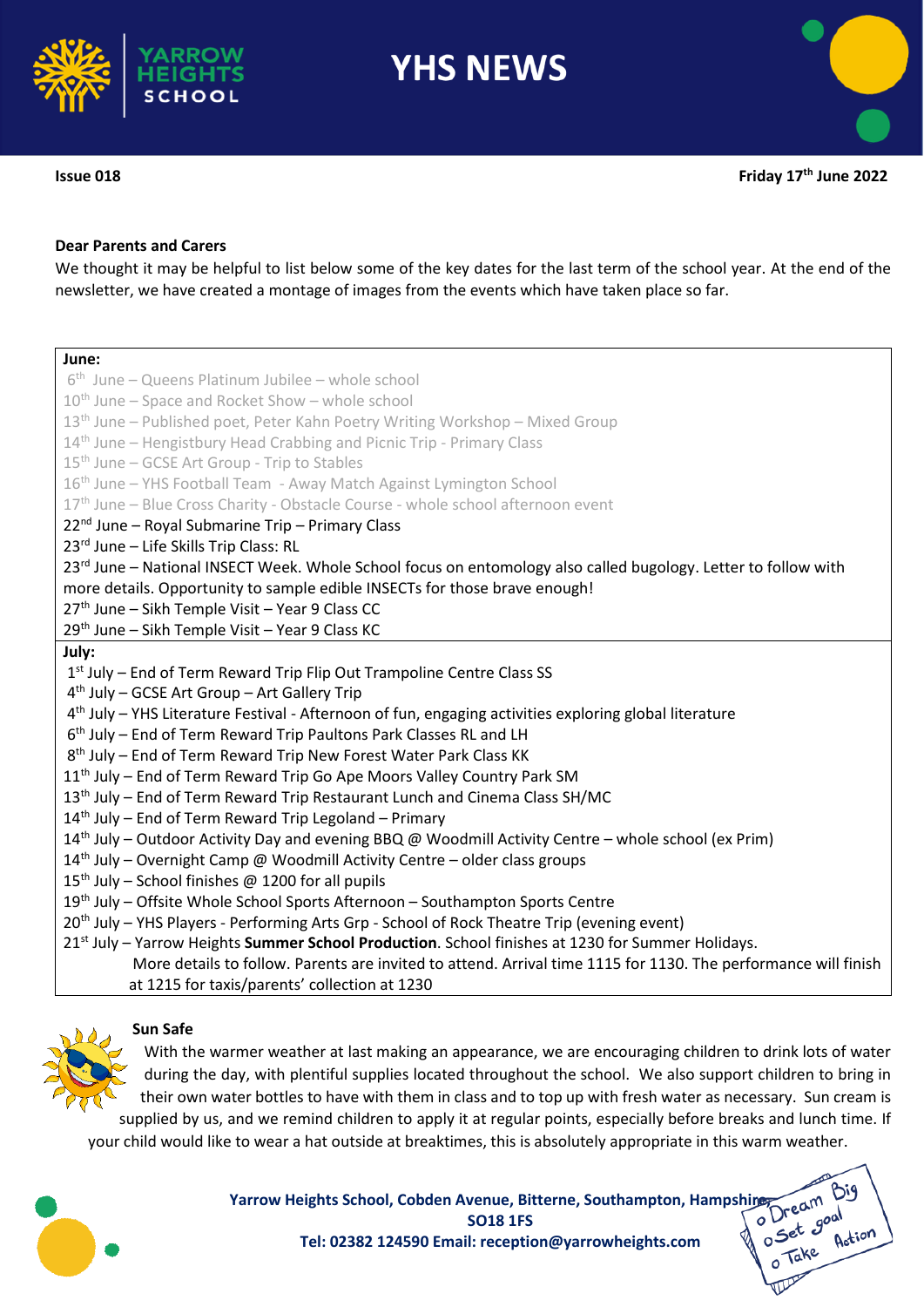

# **Reporting School Absence**

If your child is unwell and you need to report their absence, please can you do so before 0800 using [reception@yarrowheights.com](mailto:reception@yarrowheights.com) email address. Under Safeguarding guidance, we are obliged to ensure that we are aware of the whereabouts of all of our pupils at all times during the school day and that they are safe. Any absences not reported to our central email address will be followed up before 0900 through Alanna Lunn, our Family Liaison Lead.

This central email address can be used to pass messages to various staff members or ask questions. If you do wish to contact a member of the staff team who works alongside your child you can simply use: [staff.name@yarrowheights.com](mailto:staff.name@yarrowheights.com) inserting their full name with a full stop between the first and second name.

### **Parents' and Carers' Evening**

Thank you to all who attended our first face to face parents evening last week. It was an enjoyable and very successful evening; we appreciate your support. We hope you found meeting your child's teachers in person useful. Towards the end of this term, you will be sent a School Progress Report for your child. Now that the COVID restrictions in schools have been fully lifted, the following events will be organised for our next school year 2022-23.

> **Thursday 21st October 2022** - Face to Face Parents' Evening **Thursday 30th March 2023 -** Face to Face Parents' Evening

- 
- **W/c Monday 13th December 2022**  Mid Year Interim School Progress Reports
	-
- **W/c Monday 10th July 2023 -** End of year School Full School Progress Reports

# **Inspirational Creative Writers**

Our first creative writing competition attracted a huge number of submissions from across all ages of the school. Choosing our winners was especially tricky as the quality of the writing and the number of entries were so high.

Congratulations to our team of authors……..

#### **Upper School Winners Lower School Winners**

- $-1$ <sup>st</sup> Place Joe  $-1$
- 2<sup>nd</sup> Place Max Be  $-2$
- $-1<sup>St</sup>$  Place Isabel - 2<sup>nd</sup> Place Bella
- 3<sup>rd</sup> Place Tia <sub>- 3</sub> - 3rd Place Nevaya



Winners with certificates and Amazon Vouchers

#### **New YHS Library – Opening Soon!**



Following a complete refurbishment and sumptuous carpeting, we are almost ready to open our brandnew library located on the lower ground floor. If you have any books which your child has finished with, that they no longer need and are suitable for our library, we would be grateful for your donations.

#### **Food Survey**

As you know, Yarrow Heights offers a healthy, balanced lunch with a variety of different foods on offer and follows the guidance from the Department for Education on School Food Standards. We are renewing our menus for the



**Yarrow Heights School, Cobden Avenue, Bitterne, Southampton, Hampshire, ambuscal Ream**<br>Tel: 02382 124590 Email: reception@varrowheights some of the set goal **SO18 1FS** 

**Tel: 02382 124590 Email: reception@yarrowheights.com**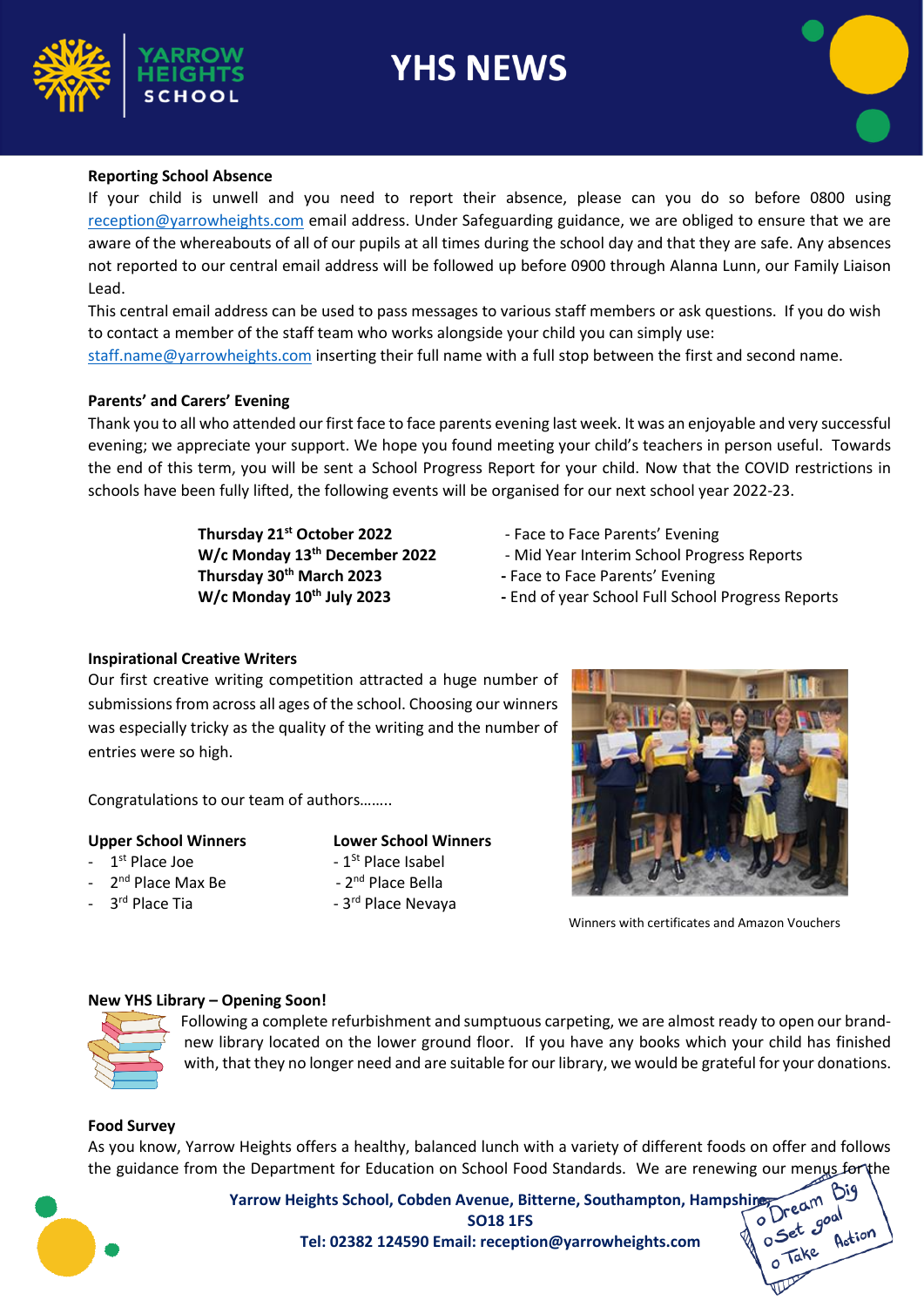

Autumn term 2022 in conjunction with our experienced chef and a local dietician specialising in children with SEN. Whilst we cannot guarantee to accommodate all likes / dislikes, we are keen to take on board any comments from

parents / pupils. Our survey for your completion is attached to this email if you would be kind enough to complete and return.

# **YHS 5-a-side Football Squad**

Our amazing 5-a-side team, dressed in their new YHS football kit and astro boots set off to play against

Southlands school in the New Forest. On this occasion the team did not manage to come out on top in terms of the final score. However, YHS Squad most definitely came out on top for their positive attitude, manners, team-spirit and determination! A re-match has been organised in the coming weeks at YHS... we will keep you informed. We will also well and done #Team YHS thank you (Left) Izzy (Coach), Alyssia, Connor, for representing YHS so well! George, Joe, Jacob, Kristina (Coach/PE





Teacher) and Frankie (not pictured)

### **Russells Equestrian Centre Art Trip**

On Wednesday 15th June, pupils from the GCSE Art class visited Russells Equestrian Centre to take part in an observational drawing workshop. They then were taught about the horses' structure and how to draw sections of a horse as well as the whole body. This will form part of their GCSE art sketchbook, concentrating on first hand observation. The pupils really enjoyed the trip and cannot wait to see the horses again soon!







#### **Blue Cross Charity - Obstacle Course**

We raised £58 this afternoon for our school's adopted charity - a local charity for domestic animals. A fun and entertaining afternoon was enjoyed by both pupils and staff alike, tackling a comprehensive obstacle course including a water slide!





**Yarrow Heights School, Cobden Avenue, Bitterne, Southampton, Hampshire, am Bigod Set, and Solid IFS**<br>Tel: 02382 124590 Email: reception@yarrowheights.com Retire, Retire **SO18 1FS Tel: 02382 124590 Email: reception@yarrowheights.com**